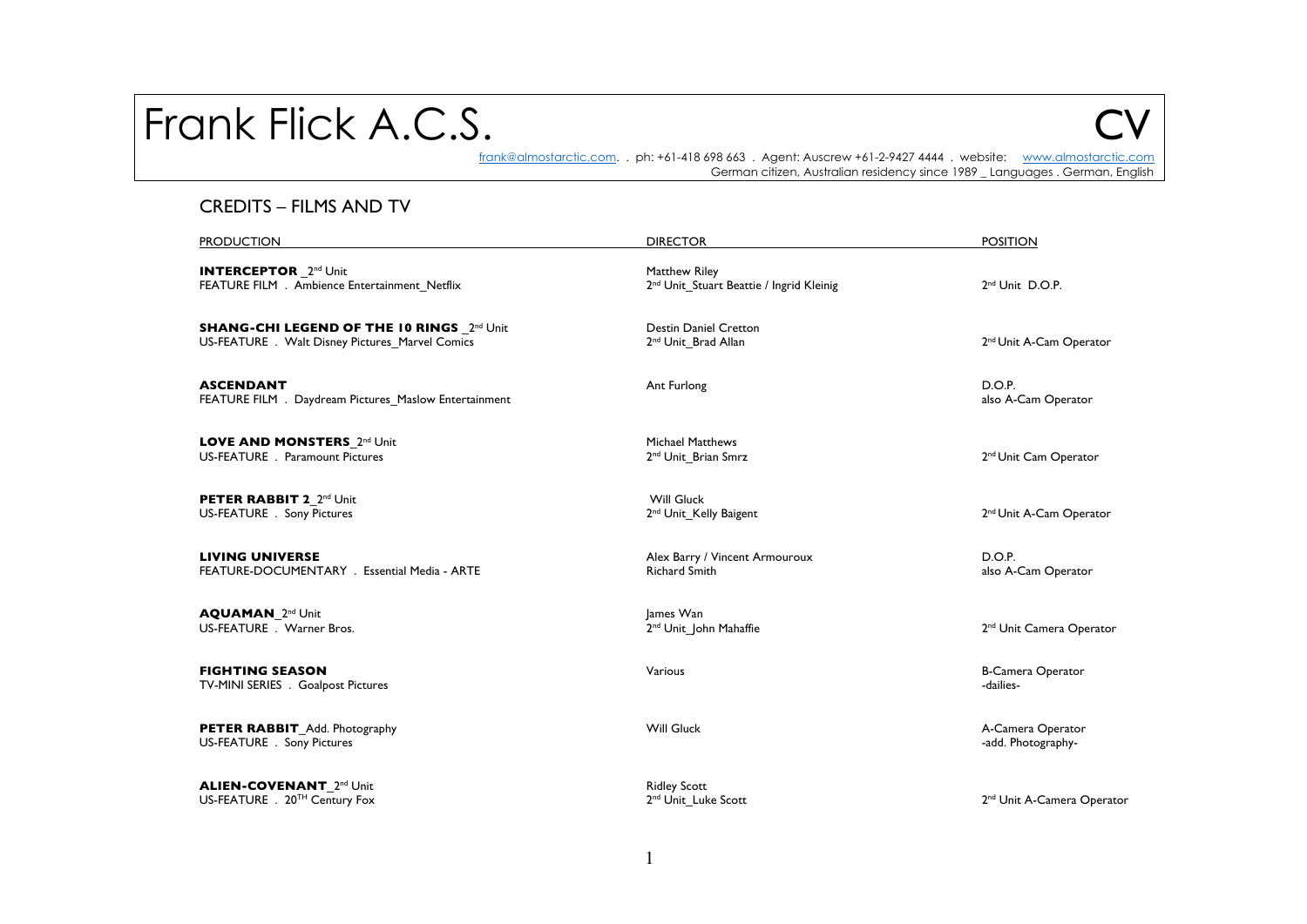## CREDITS – FILMS AND TV (cont'd)

| <b>PRODUCTION</b>                                                               | <b>DIRECTOR</b>                                        | <b>POSITION</b>                                   |
|---------------------------------------------------------------------------------|--------------------------------------------------------|---------------------------------------------------|
| <b>ALIEN-COVENANT PROLOG 'LAST SUPPER'</b><br>20 <sup>TH</sup> Century Fox      | Luke Scott                                             | Camera Operator                                   |
| <b>HACKSAW RIDGE</b><br>US-FEATURE . Cross Creek Pictures                       | Mel Gibson                                             | Camera Operator<br>-dailies-                      |
| THE GREAT AUSTRALIAN RACE RIOT<br>DOCUMENTARY . Essential Media                 | Sally Aitken                                           | D.O.P.<br>shared credit                           |
| <b>WHITLAM: THE POWER AND THE PASSION</b><br>DOCUMENTARY . Beyond Entertainment | Paul Clarke                                            | D.O.P.<br>shared credit                           |
| <b>THE LAST RACE</b><br>TV-MOVIE, Alagna Films                                  | Jeremy Cumpston                                        | D.O.P.<br>also A-Camera Operator                  |
| <b>HOWARD ON MENZIES.</b><br>DOCUMENTARY . ABC                                  | Simon Nasht                                            | D.O.P.<br>-add. Photography-                      |
| <b>ORANGE 2nd Unit</b><br>FEATURE FILM . Anjana Productions.                    | <b>Bhaskar</b><br>2 <sup>nd</sup> Unit Harry Dakanalis | 2 <sup>nd</sup> Unit D.O.P.                       |
| <b>WIDE OPEN ROAD</b><br>DOCUMENTARY . Bombora Films                            | Paul Clarke                                            | D.O.P.<br>-add. Photography-                      |
| <b>OPPOSABLE THUMBS</b><br>TV-PILOT . Baldas Plumb Productions                  | Nick Baldas<br>Michael Plumb                           | D.O.P.<br>also A-Camera Operator                  |
| <b>GETTING FRANK GEHRY</b><br>DOCUMENTARY . Essential Media                     | Sally Aitken                                           | Contributing D.O.P.                               |
| <b>EMERGENCE</b><br>SHORT . Day Dream Films                                     | Ant Furlong                                            | A-Camera Operator<br>and Additional Photography   |
| <b>SUPERMAN RETURNS</b> 2 <sup>nd</sup> Unit<br>US-FEATURE . Warner Bros.       | Bryan Singer<br>2 <sup>nd</sup> Unit Dan Bradley       | 2 <sup>nd</sup> Unit Camera Operator<br>-dailies- |